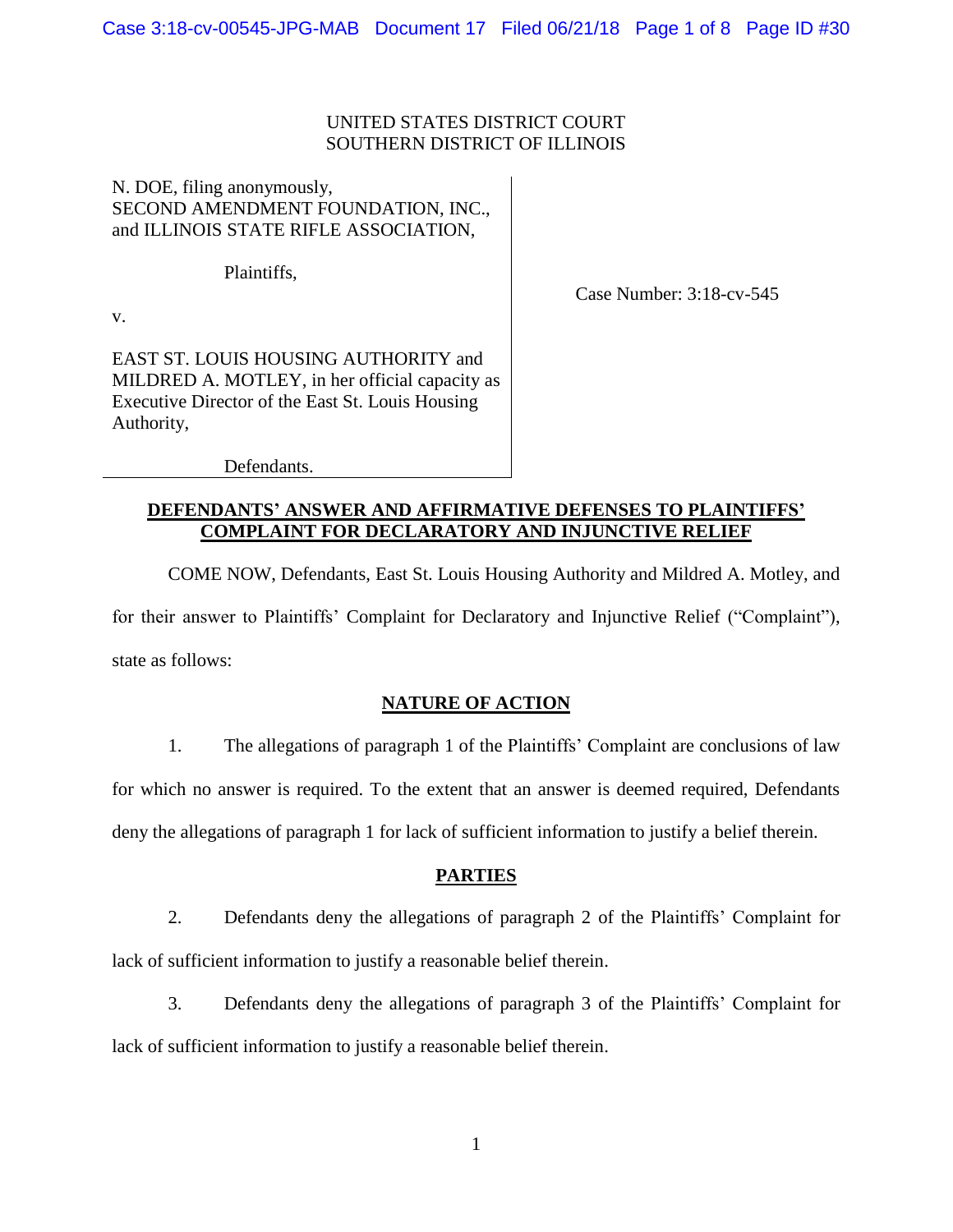#### Case 3:18-cv-00545-JPG-MAB Document 17 Filed 06/21/18 Page 2 of 8 Page ID #31

4. Defendants deny the allegations of paragraph 4 of the Plaintiffs' Complaint for lack of sufficient information to justify a reasonable belief therein.

5. Defendants deny the allegations of paragraph 5 of the Plaintiffs' Complaint.

6. Defendants deny the allegations of paragraph 6 of the Plaintiffs' Complaint for lack of sufficient information to justify a reasonable belief therein.

7. Defendants deny the allegations of paragraph 7 of the Plaintiffs' Complaint for lack of sufficient information to justify a reasonable belief therein.

8. Defendants deny the allegations of paragraph 8 of the Plaintiffs' Complaint for lack of sufficient information to justify a reasonable belief therein.

9. Defendants deny the allegations of paragraph 9 of the Plaintiffs' Complaint for lack of sufficient information to justify a reasonable belief therein.

10. Defendants deny the allegations of paragraph 10 of the Plaintiffs' Complaint for lack of sufficient information to justify a reasonable belief therein.

11. Defendants deny the allegations of paragraph 11 of the Plaintiffs' Complaint for lack of sufficient information to justify a reasonable belief therein.

12. Defendants deny the allegations of paragraph 12 of the Plaintiffs' Complaint for lack of sufficient information to justify a reasonable belief therein.

13. Defendants deny the allegations of paragraph 13 of Plaintiffs Complaint

#### **JURISDICTION AND VENUE**

14. The allegations of paragraph 14 of the Plaintiffs' Complaint are conclusions of law for which no answer is required. To the extent that an answer is deemed required, Defendants deny the allegations of paragraph 14 for lack of sufficient information to justify a belief therein.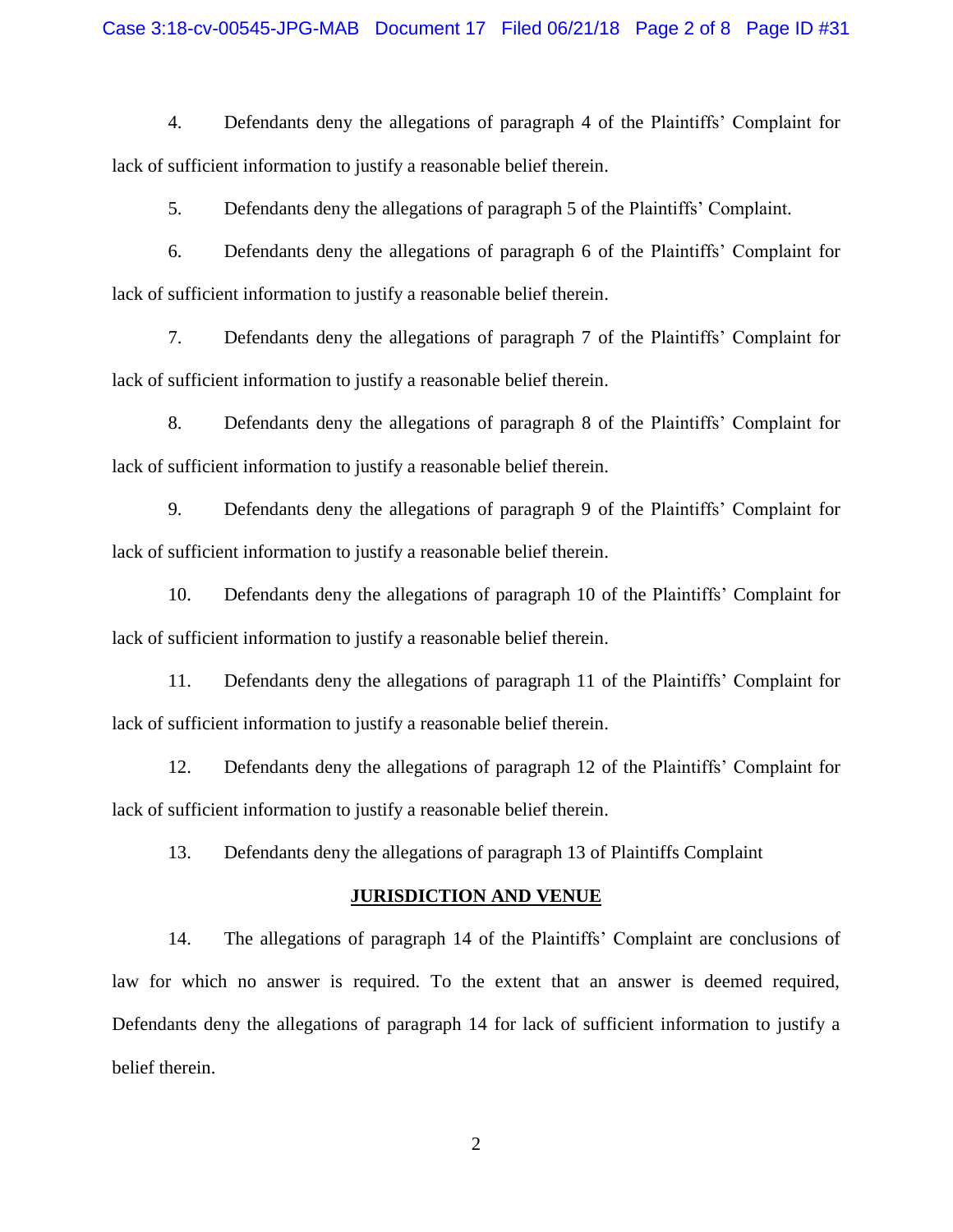15. The allegations of paragraph 15 of the Plaintiffs' Complaint are conclusions of law for which no answer is required. To the extent that an answer is deemed required, Defendants deny the allegations of paragraph 15 for lack of sufficient information to justify a belief therein.

16. Defendants deny the allegations of paragraph 16 of the Plaintiffs' Complaint for lack of sufficient information to justify a reasonable belief therein.

17. Defendants deny the allegations of paragraph 17 of the Plaintiffs' Complaint for lack of sufficient information to justify a reasonable belief therein. Further, the lease is a writing and is the best evidence of its terms, conditions and obligations and is pled herein by reference as if recopied in full.

18. Defendants deny the allegations of paragraph 18 of the Plaintiffs' Complaint for lack of sufficient information to justify a reasonable belief therein. Further, the lease is a writing and is the best evidence of its terms, conditions and obligations and is pled herein by reference as if recopied in full.

19. Defendants deny the allegations of paragraph 19 of the Plaintiffs' Complaint for lack of sufficient information to justify a reasonable belief therein. Further, the lease is a writing and is the best evidence of its terms, conditions and obligations and is pled herein by reference as if recopied in full.

20. Defendants deny the allegations of paragraph 20 of the Plaintiffs' Complaint for lack of sufficient information to justify a reasonable belief therein. Further, the lease is a writing and is the best evidence of its terms, conditions and obligations and is pled herein by reference as if recopied in full.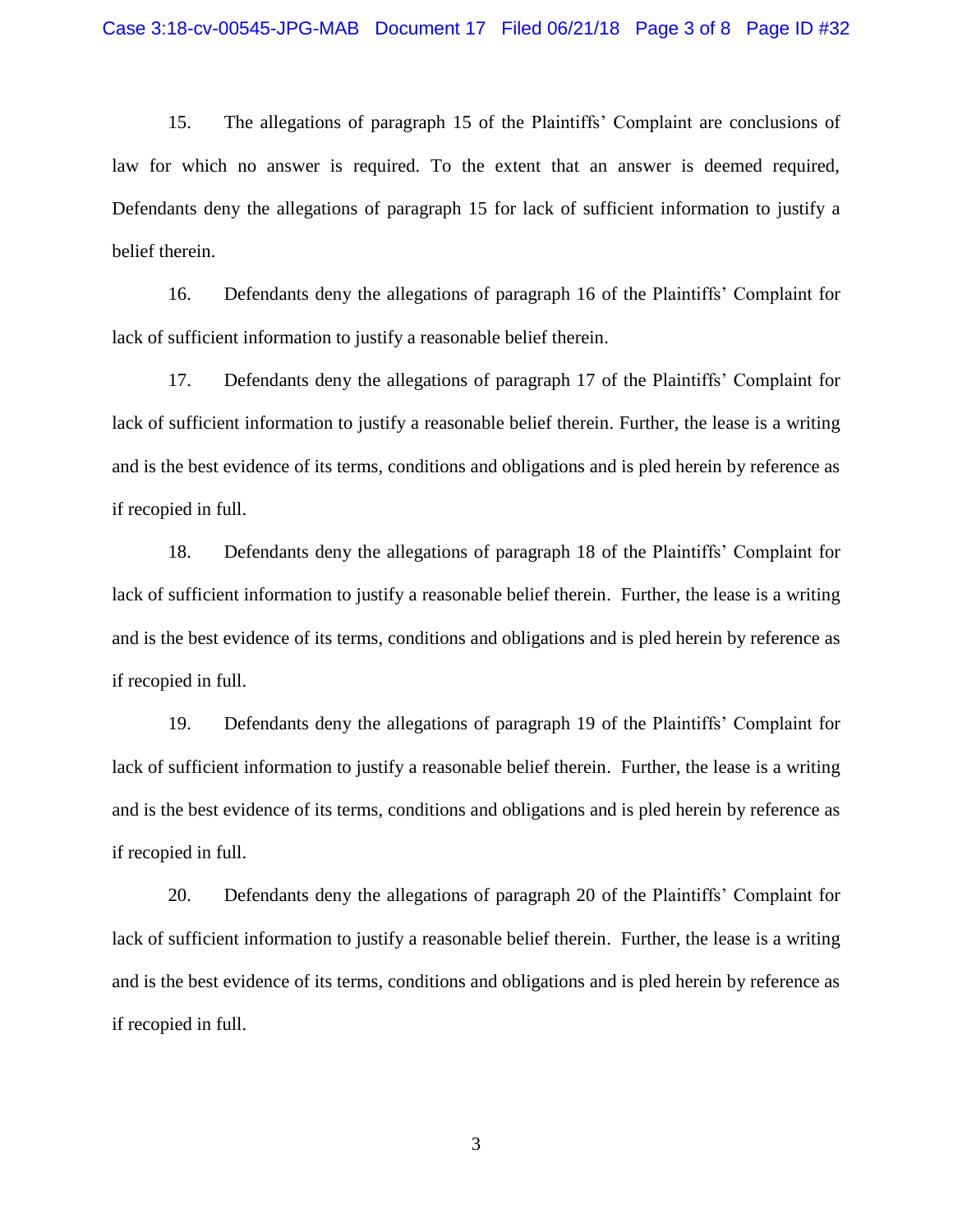21. Defendants deny the allegations of paragraph 21 of the Plaintiffs' Complaint for lack of sufficient information to justify a reasonable belief therein.

22. Defendants deny the allegations of paragraph 22 of the Plaintiffs' Complaint for lack of sufficient information to justify a reasonable belief therein. Further, the lease is a writing and is the best evidence of its terms, conditions and obligations and is pled herein by reference as if recopied in full.

23. Defendants deny the allegations of paragraph 23 of the Plaintiffs' Complaint for lack of sufficient information to justify a reasonable belief therein.

24. Defendants deny the allegations of paragraph 24 of the Plaintiffs' Complaint for lack of sufficient information to justify a reasonable belief therein.

25. Defendants deny the allegations of paragraph 25 of the Plaintiffs' Complaint for lack of sufficient information to justify a reasonable belief therein. Further, the lease is a writing and is the best evidence of its terms, conditions and obligations and is pled herein by reference as if recopied in full.

26. Defendants deny the allegations of paragraph 26 of the Plaintiffs' Complaint for lack of sufficient information to justify a reasonable belief therein.

27. The allegations of paragraph 27 of the Plaintiffs' Complaint are conclusions of law for which no answer is required. To the extent that an answer is deemed required, Defendants deny the allegations of paragraph 27 for lack of sufficient information to justify a belief therein.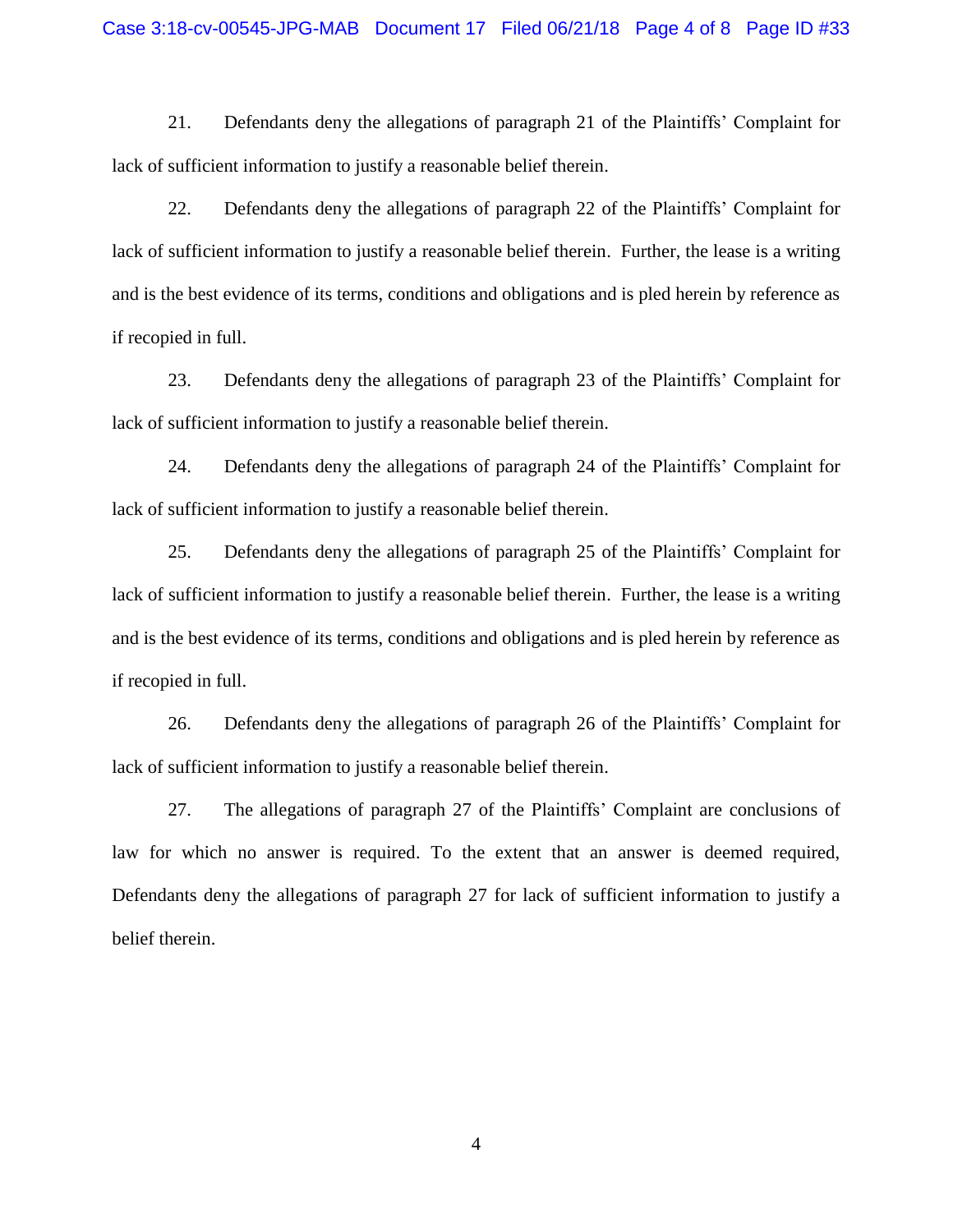### **COUNT I – VIOLATION OF RIGHT TO KEEP AND BEAR FIREARMS (U.S. CONST. AMENDS. II AND XIV; 42 U.S.C. §1983)**

28. In answer to paragraph 28 of Count I of Plaintiffs' Complaint, Defendants incorporate by reference their answers to paragraphs 1 through 27 as if recopied in full.

29. The allegations of paragraph 29 of Count I of Plaintiffs' Complaint are conclusions of law for which no answer is required. To the extent that an answer is deemed required, Defendants deny the allegations of paragraph 29 for lack of sufficient information to justify a belief therein.

30. The allegations of paragraph 30 of Count I of Plaintiffs' Complaint are conclusions of law for which no answer is required. To the extent that an answer is deemed required, Defendants deny the allegations of paragraph 30 for lack of sufficient information to justify a belief therein.

31. The allegations of paragraph 31 of Count I of Plaintiffs' Complaint are conclusions of law for which no answer is required. To the extent that an answer is deemed required, Defendants deny the allegations of paragraph 31 for lack of sufficient information to justify a belief therein.

32. The allegations of paragraph 32 of Count I of Plaintiffs' Complaint are conclusions of law for which no answer is required. To the extent that an answer is deemed required, Defendants deny the allegations of paragraph 32 for lack of sufficient information to justify a belief therein.

33. The allegations of paragraph 33 of Count I of Plaintiffs' Complaint are conclusions of law for which no answer is required. To the extent that an answer is deemed required, Defendants deny the allegations of paragraph 33 for lack of sufficient information to justify a belief therein.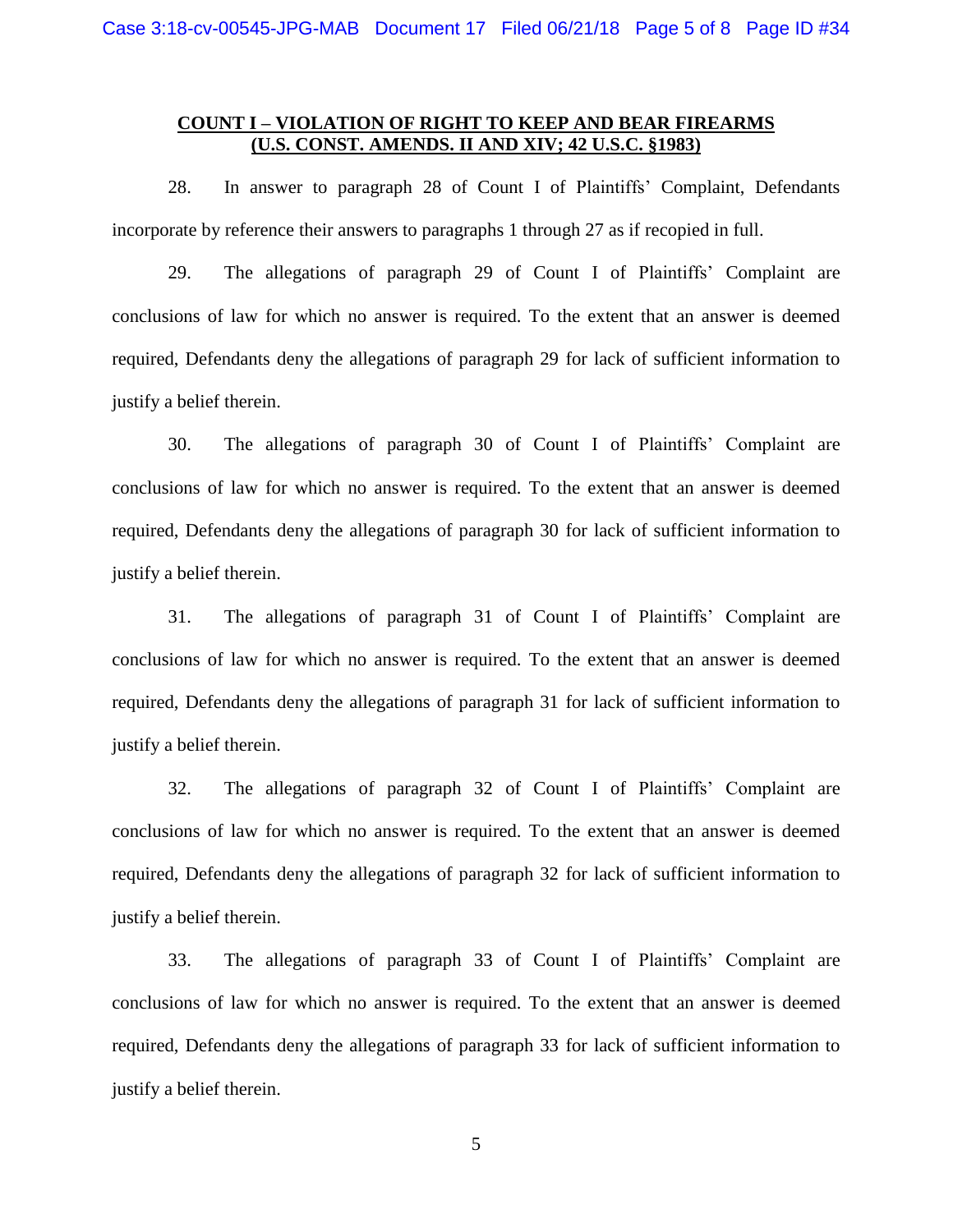### **COUNT II – VIOLATION OF RIGHT TO EQUAL PROTECTION (U.S. CONST. AMEND. XIV; 42 U.S.C. §1983)**

34. In answer to paragraph 34 of Count II of Plaintiffs' Complaint, Defendants incorporate by reference their answers to paragraphs 1 through 33 as if recopied in full.

35. The allegations of paragraph 35 of Count II of Plaintiffs' Complaint are conclusions of law for which no answer is required. To the extent that an answer is deemed required, Defendants deny the allegations of paragraph 35 for lack of sufficient information to justify a belief therein.

36. Defendants deny the allegations of paragraph 36 of Count II of Plaintiffs' Complaint

37. The allegations of paragraph 37 of Count II of Plaintiffs' Complaint are conclusions of law for which no answer is required. To the extent that an answer is deemed required, Defendants deny the allegations of paragraph 37 for lack of sufficient information to justify a belief therein.

#### **ALLEGATIONS COMMON TO ALL COUNTS**

38. In answer to paragraph 38 of Plaintiffs' Complaint, Defendants incorporate by reference their answers to paragraphs 1 through 37 as if recopied in full.

39. The allegations of paragraph 39 of Plaintiffs' Complaint are conclusions of law for which no answer is required. To the extent that an answer is deemed required, Defendants deny the allegations of paragraph 39 for lack of sufficient information to justify a belief therein.

40. Defendants deny the allegations of paragraph 40 of Plaintiffs' Complaint for lack of sufficient information to justify a reasonable belief therein.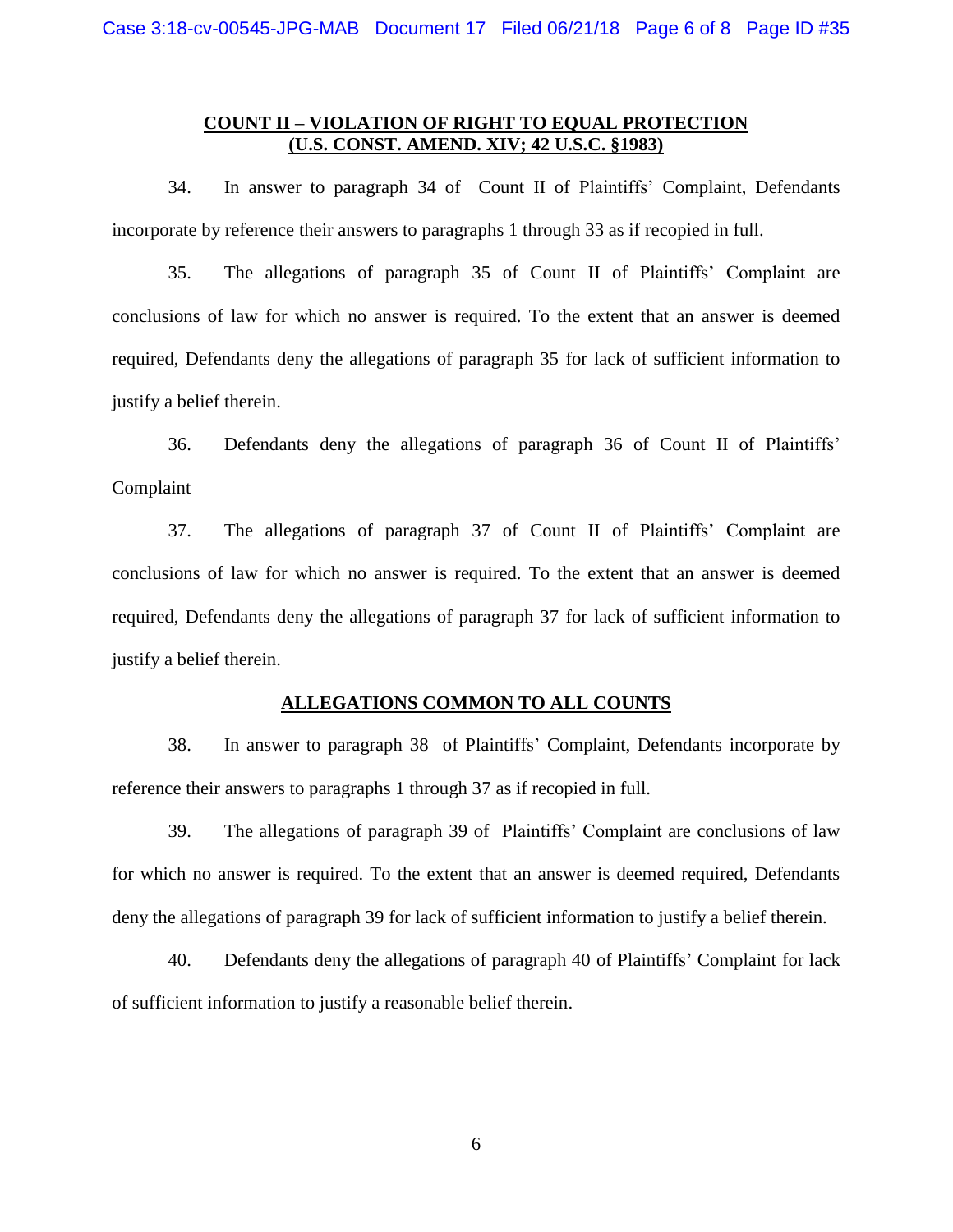41. Defendants deny the allegations of paragraph 41 of Plaintiffs' Complaint for lack of sufficient information to justify a reasonable belief therein.

42. Defendants deny the allegations of paragraph 42 of Plaintiffs' Complaint for lack of sufficient information to justify a reasonable belief therein.

43. Defendants deny the allegations of paragraph 43 of Plaintiffs' Complaint for lack of sufficient information to justify a reasonable belief therein.

44. Defendants deny the allegations of paragraph 44 of Plaintiffs' Complaint for lack of sufficient information to justify a reasonable belief therein.

45. Defendants deny the allegations of paragraph 45 of Plaintiffs' Complaint.

46. The allegations of paragraph 46 of Plaintiffs' Complaint are conclusions of law for which no answer is required. To the extent that an answer is deemed required, Defendants deny the allegations of paragraph 46 for lack of sufficient information to justify a belief therein.

#### **GENERAL DENIAL**

Defendants deny every unnumbered allegation in Plaintiffs' Complaint for Declaratory and Injunctive Relief and every allegation not specifically admitted herein.

#### **AFFIRMATIVE DEFENSES**

Defendants state the following affirmative defenses as complete or partial bars to the claims made in Plaintiffs' Complaint for Declaratory Judgment and Injunctive Relief:

1. Plaintiffs' Complaint fails to state a claim for which relief may be granted.

2. Plaintiffs' claims are barred in whole or in part by one or more applicable statutes of limitation, including without limitation 42 USC § 4613, 740 ILCS 23/5 and 745 10/8-101.